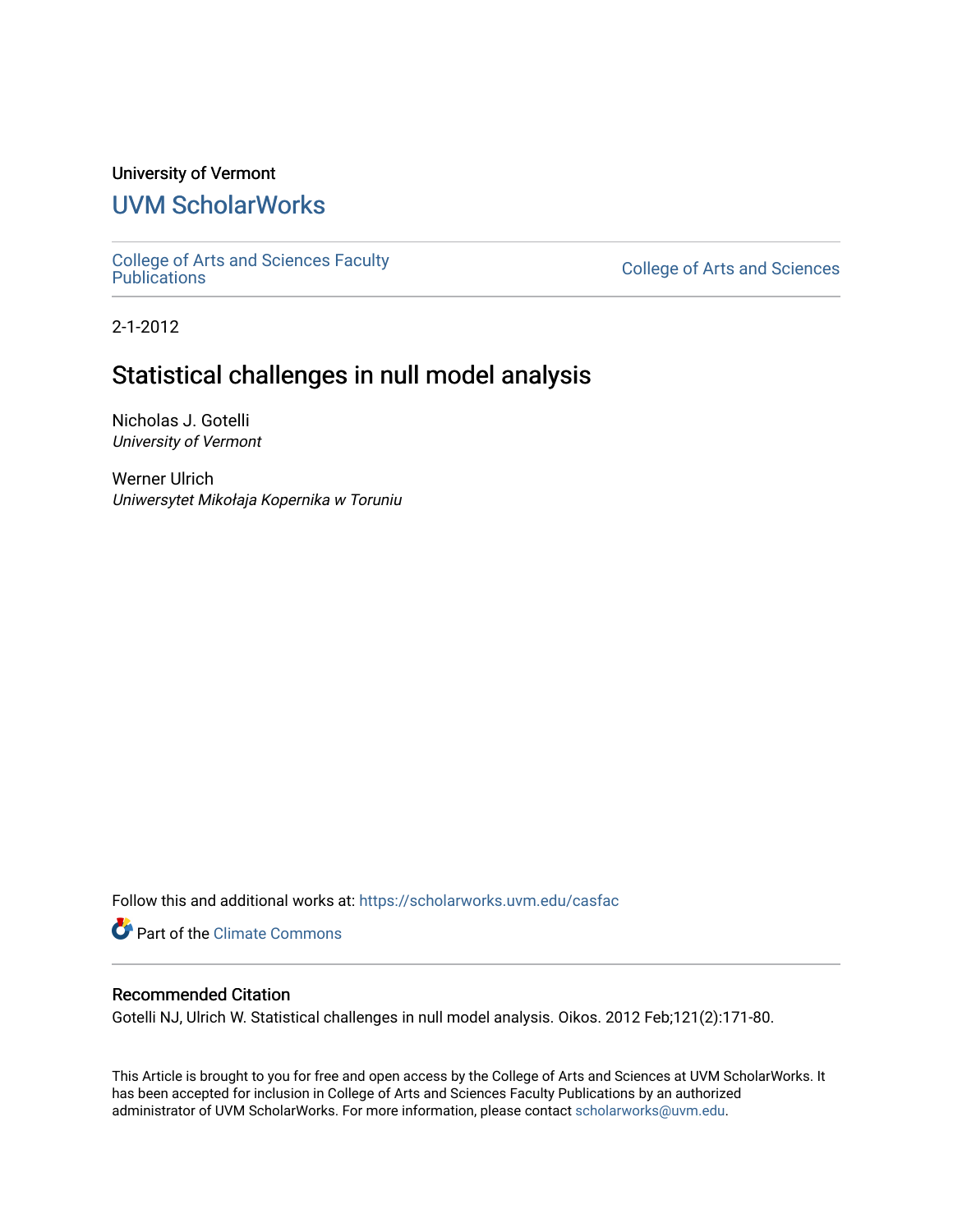# **Statistical challenges in null model analysis**

### **Nicholas J. Gotelli and Werner Ulrich**

 *N. J. Gotelli, Dept of Biology, Univ. of Vermont, Burlington, VT 05405, USA. – W. Ulrich (ulrichw@umk.pl), Dept of Animal Ecology, Nicolaus Copernicus Univ. in Toru ń , Gagarina 9, PL-87-100 Toru ń , Poland.* 

This review identifies several important challenges in null model testing in ecology: 1) developing randomization algorithms that generate appropriate patterns for a specified null hypothesis; these randomization algorithms stake out a middle ground between formal Pearson-Neyman tests (which require a fully-specified null distribution) and specific process-based models (which require parameter values that cannot be easily and independently estimated); 2) developing metrics that specify a particular pattern in a matrix, but ideally exclude other, related patterns; 3) avoiding classification schemes based on idealized matrix patterns that may prove to be inconsistent or contradictory when tested with empirical matrices that do not have the idealized pattern; 4) testing the performance of proposed null models and metrics with artificial test matrices that contain specified levels of pattern and randomness; 5) moving beyond simple presence–absence matrices to incorporate species-level traits (such as abundance) and site-level traits (such as habitat suitability) into null model analysis; 6) creating null models that perform well with many sites, many species pairs, and varying degrees of spatial autocorrelation in species occurrence data. In spite of these challenges, the development and application of null models has continued to provide valuable insights in ecology, evolution, and biogeography for over 80 years.

 *' A null model is a pattern generating model that is based on randomization of ecological data or random sampling from a known or imagined distribution.*  The null model is designed with respect to some ecological or evolutionary process of interest'. (Gotelli and Graves 1996)

 From its origins in the analysis of species/genus ratios (Järvinen 1982), there is a long history of using null models to analyze patterns and test hypotheses in ecology, evolution and biogeography (Harvey et al. 1983). Although the general controversy in the 1970s over null models and competition has died down (Gotelli and Graves 1996), there are still many disputed aspects of testing and implementing null models. In this paper, we review some of the more recent challenges and controversial issues in the implementation and interpretation of null models in ecology. We focus primarily on the use of null models in biogeography, ecology, and macroecology.

#### **Hypothesis testing and constraints in null model analysis**

 Classical Pearson – Neyman hypothesis testing (Graves 1978) addresses the dichotomy between a null hypothesis  $(H_0)$  and its alternative  $(H_1)$ . If these hypotheses are mutually exclusive and collectively exhaustive, then the probability that  $H_0$ is true, given the data  $(P(H_0|data))$ , is  $P(H_0) = 1 - P(H_1)$ . The null hypothesis varies depending on the details of the test, but it is often a parsimonious expectation that the data are drawn from a single distribution, so that any patterns in the data arise only from random sampling processes. The alternative hypothesis is that patterns in the data are not the result of random variation generated by  $H_0$ . Erroneous rejection of H<sub>0</sub> occurs with probability  $\alpha$  and represents a type I statistical error. Conversely, erroneous acceptance of a false null hypothesis is a type II error and occurs with probability β. The quantity  $1 - \beta$  is the power of the test, the probability of correctly rejecting  $H_0$  given that it is false (Sokal and Rohlf 1995). Following standard statistical procedure, we equate the calculated *P*-value (Fisher's evidential *P*-value ( $P(\text{data}|H_0)$ )) with  $\alpha$  (but see Hubbard and Bayari 2003).

 In ecological null model analysis, *' Null hypotheses entertain the possibility that nothing has happened, that a process has not occurred, or that change has not been produced by a cause of interest'* (Strong 1980), so that  $H_1$ , the alternative, effectively isolates the process of interest. This description would seem to imply that the null hypothesis is a stochastic process-based model that excludes a particular mechanism (Roughgarden 1983). For example, the neutral model (Hubbell 2001) and the equilibrium model of island biogeography (MacArthur and Wilson 1963) are two stochastic process-based models, neither of which (in their original formulation) incorporates species interactions (Fig. 1). In practice, however, ecologists have shied away from specifying a particular process model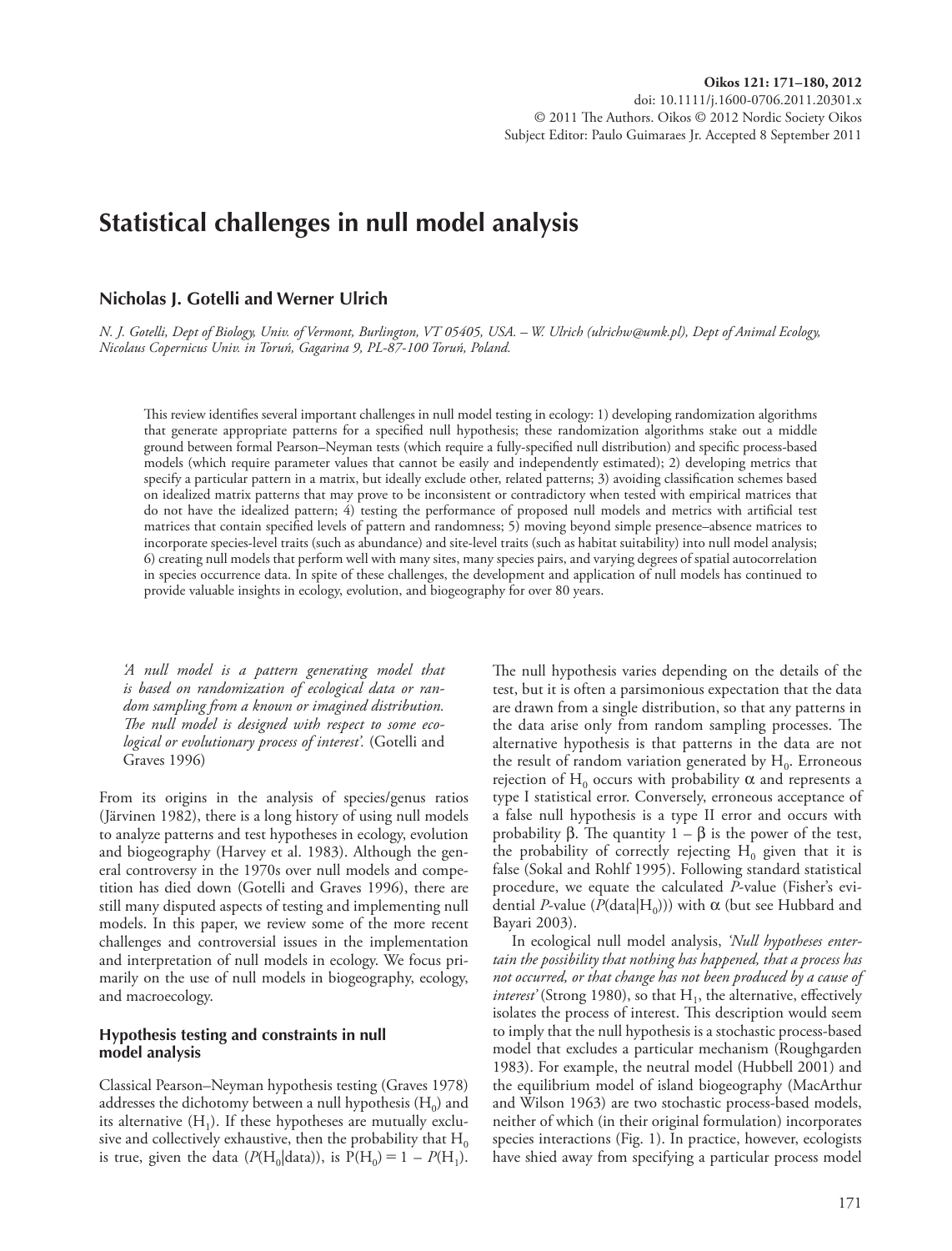

Figure 1. A conceptual model to show the relationships and differences among statistical null hypotheses, null models, and mechanistic models.

because it is usually impossible to collect all the data that would be needed to independently fit the parameters of such a model (Gotelli and McGill 2006). Even relatively simple process-based models, such as the neutral model, have proven extremely difficult to parameterize (Wootton 2005).

Instead, null model analysis specifies a statistical distribution or randomization of the observed data, designed to mimic the outcome of the random process model without specifying or estimating all of its parameters. Figure 1 depicts a gradient of models from statistical testing based on predefined theoretical distributions to mechanistic models based on parameters that specify particular ecological processes. Null models represent an intermediate point in this gradient: they create a null distribution by imposing constraints on randomization to preserve some features of the empirical data, but they do not specify all the parameters in an explicit mechanistic model.

 However, insuring that these constraints match the desired properties of the null hypothesis can be difficult. For example, Atmar and Patterson (1993) hypothesized that selective, orderly extinction created patterns of nestedness in the occurrence of species on islands or habitat fragments. This mechanism also implies the alternative hypothesis, so the null hypothesis would presumably include all other mechanisms (such as island size or dispersal ability) that might influence the distribution of species on islands. However, Atmar and Patterson's (1993) null model simply randomized the placement of all species on all islands, implying that all other processes would lead to a pattern in which all species were equally common and all islands were equally suitable.

The challenge here is that this randomization algorithm is too unconstrained, and encompasses more than just the stated null hypothesis. In particular, even if there is no selective extinction, species may differ in their occurrence probabilities (some are common and some are rare), and sites may differ in their suitability (some may be highly suitable and support many species, and some may be unsuitable and support few species). Extensions of the null model approach have tried to specify different statistical universes that encompass these possibilities.

This specification and choice of null model has an important effect on the result. If all sites and species are treated as equivalent, and occurrences are randomized with no constraints, then most empirical matrices show significant nested structure (Wright et al. 1998). If the randomization is constrained to preserve observed matrix row and column totals, then only ∼ 10% of empirical matrices exhibit nestedness (Ulrich and Gotelli 2007a). Patterns of apparent nestedness in many biogeographic data sets may be generated simply by differences in site suitability (apparent in column totals) and species occurrence probabilities (apparent in row totals), but not by an orderly sequence of extinctions.

 However, imposing too many constraints on null model algorithms reduces their power and increases the chances of a type II statistical error. This tradeoff between type I and type II errors is inevitable in statistical tests, and is not unique to null model analysis. Our personal preference in null model testing is to favor the control of type I error (Gotelli and Ulrich 2011). There are two reasons for this: first, the philosophical appeal to parsimony is what precipitated the use of null models in the first place: is there any evidence that biogeographic patterns are more extreme than expected by chance (Connor and Simberloff 1979)? Most ecologists would not be satisfied to invoke a biological mechanism when a simple stochastic model that does not incorporate the mechanism can generate the same pattern. The second reason is that biogeographic data are almost always observational and often consist of little information other than the occurrence matrix itself. Statistical inference is less certain without controlled experiments, so it seems prudent to use a conservative approach.

 Not all ecologists agree with this philosophy. One argument against imposing too many constraints on null models is that the procedure may become circular. If the biological processes (e.g. competition) affect the constrained elements (e.g. matrix row totals) then the effect of interest has been smuggled into the test, which reduces the sample space and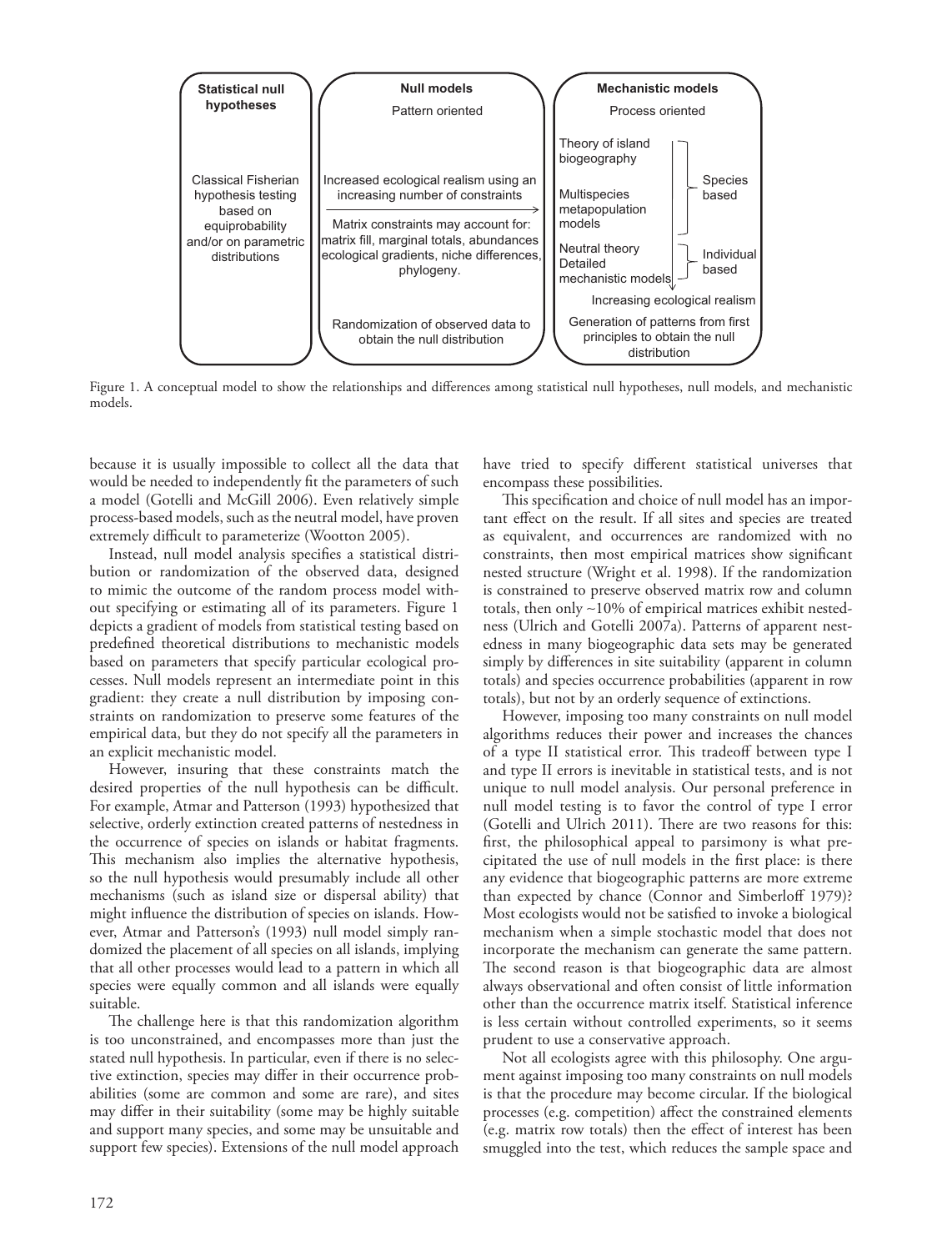leads to excessive type II errors (Grant and Abbott 1980, Colwell and Winkler 1984). For this reason, Presley et al. (2010) recently advocated the use of the equiprobable equiprobable model for testing for patterns of species distributions. However, the poor performance of this algorithm in the context of nestedness (Ulrich and Gotelli 2007a) and species co-occurrence (Gotelli 2000, Ladau 2008), suggests there is a real danger in overestimating the frequency of significant patterns by taking such a liberal approach.

Recently Kullback-Leibler information-based model choices have become popular as complementary approaches to classical hypothesis testing (Akaike 1973, Burnham and Anderson 2002). Information criteria assign probabilities to competing models with different numbers of free parameters and thus allow for a ranking of models from best to worst (Anderson 2008). In the context of null model analysis, we might ask whether information criteria are capable of quantifying the information content of differently constrained null models. However, a simplistic use of information criteria is problematic because we cannot equate the number of null model constraints with the number of free parameters necessary for calculating information metrics. Moreover, null models cannot simply be ranked additively by the number of constraints they contain, but should instead be chosen on the basis of their simplicity, the biological realism of their assumptions, and their performance in benchmark tests with artificial data. Information based approaches might be helpful when comparing more complex versions of stochastic neutral models (Fig. 1). Stochastic mid domain effect models (Rangel and Diniz-Filho 2005), mechanistic models of ecological drift (Hubbell 2001), and multispecies metapopulation models (Holt 1997) contain many potential parameters and could be compared with information criteria, although all of these approaches are a bit too complex to qualify as simple null models.

#### **Metrics for defining pattern in null model analysis**

Once a null model algorithm has been specified, the pattern in a matrix needs to be quantified with an appropriate metric. The distribution of the metric can then be estimated by simulating a large number of null matrices, and calculating the metric for each. As in other randomization tests, it is this distribution that is statistically compared to the single value of the metric calculated for the empirical data matrix (Manly 2009).

 Recently, some researchers (Ladau 2008, Ladau and Schwager 2008) have argued that ecologists should use more formal criteria for testing within the Pearson – Neyman framework, including robustness (observed type I error rates should be close to the preselected ones) and bias  $(\alpha \neq \beta)$ of null model tests. However in much ecological research, implementation of the Pearson-Neyman framework may be problematic. In simple *t*- or *F*-tests, the metric and the associated null distributions (the respective *t*- and *F*distributions) are naturally linked, because the distribution of the test metric is derived directly from the assumptions of the null hypothesis (e.g. normality, independence). In these cases, the null model assumptions are fully specified, and the formal properties of the associated tests can be investigated, as proposed by Ladau (2008).

 However, in most ecological applications, the metric for quantifying pattern and the null distribution for generating random occurrence matrices are uncoupled. Often, investigators create metrics primarily to quantify a pattern and not because they necessarily can be used with a particular null model. As a consequence, some metrics cannot be used with some randomization algorithms. For example, Schluter's (1984) *V* ratio tests for species independence by calculating, from a presence–absence matrix, the ratio of the sum of the variances in species occurrences to the variance of the sum. However, this metric is calculated entirely from row and column totals of the observed matrix, so null model algorithms that are conditioned on these totals cannot be used with the *V*-ratio. Along the same lines, many metrics of similarity, such as the Morisita, Soerensen, and Simpson indices (Baselga 2010), as well as the recent NODF (Almeida-Neto et al. 2008), use column and/or row totals for calculation. A null model that constrains these totals reduces the sample space of these metrics and might bias the performance of the test.

 How, then, should these metrics be chosen? In some cases, the choice of a metric arises naturally from the hypothesis being considered. For example, Diamond (1975) hypothesized that species interactions led to certain species pairs that would never co-occur. Counting the number of species pairs that form such 'checkerboard distributions' in a matrix is a natural metric for this question (Gotelli and McCabe 2002). But there are many ways to quantify patterns of species distribution such as nestedness, segregation, aggregation, and species home range coherence. Collapsing ecological patterns into a single metric is challenging, because ecological patterns are inherently multivariate. There may be associations among sets of species, similarities among sets of islands, and perhaps different submatrices that exhibit different kinds of patterns.

 However, many metrics of species association represent an average or a sum of values calculated for individual pairs of species. A long-standing objection to null model analyses of competitive interactions is that patterns among particular sets of species will be obscured by a metric that averages over all possible pairs ('dilution effect'; Diamond and Gilpin 1982). One approach is to analyze the distribution of metrics for all of the  $S(S - 1)/2$  unique species pairs (Sfenthourakis et al. 2006, Gotelli and Ulrich 2010). However, this introduces new problems because there are so many statistical tests that must be conducted. Similar problems arise in genomic and proteomic analysis, in which large numbers of genes are simultaneously screened. Bayesian approaches developed for genomics (Efron 2005) can be adapted to testing for species pairs in ecological analyses (Gotelli and Ulrich 2010). Initial tests for pattern in the entire matrix followed by pair-wise analyses with adjusted *P*-values may be an effective strategy to uncover non-random species pairs and avoid a dilution effect.

A final challenge in defining an appropriate metric is ensuring that the metric uniquely quantifies the pattern of interest, and does not also measure other sorts of patterns. In many cases, metrics are implicitly equated with the patterns they are intended to describe, which can lead to a mismatch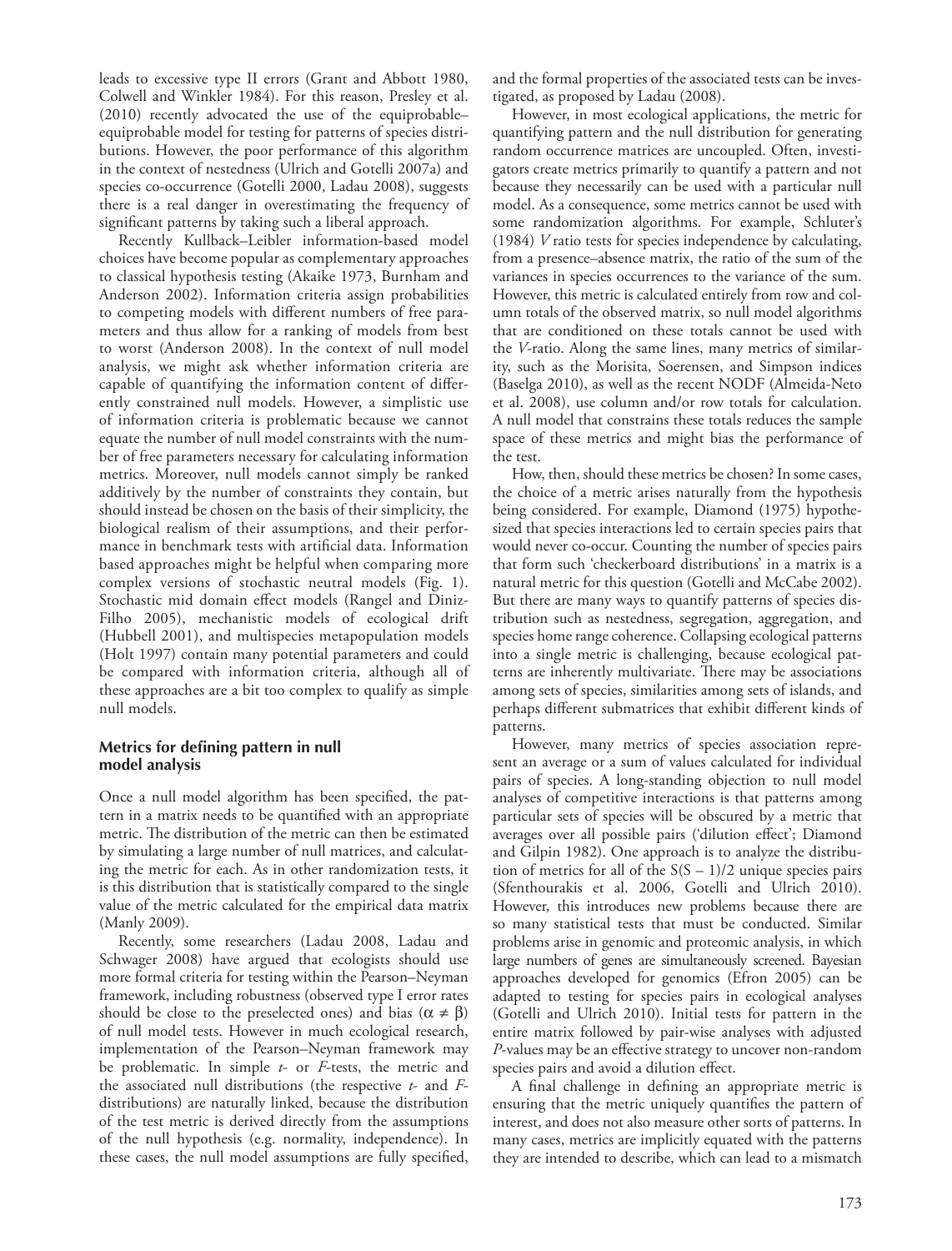between the formal definition of a pattern and the working definition based on the index.

The history of the nestedness concept (Almeida-Neto et al. 2007, 2008, Ulrich et al. 2009) is a good example of how this mismatch of pattern and metric can cause confusion. Patterson and Atmar (1986) originally defined nestedness as ' *that the species comprising a depauperate fauna should constitute a proper subset of those in richer faunas*'. This definition of nestedness focuses on the species composition among sites, but does not consider the site composition among species. A proper nestedness metric should measure the degree to which species poor sites appear to be random subsamples of species rich sites. The discrepancy metric of Brualdi and Sanderson (1999) conforms to this definition (Fig. 2) because it quantifies only discrepancies in nestedness among sites.

However, the original temperature metric first proposed Atmar and Patterson (1993) is based on weighted discrepancies that reflect deviations of both individual sites and of individual species from a pattern of maximum nestedness (Fig. 2). Although the temperature metric performs well in most biogeographical applications (Ulrich and Gotelli 2007a), it measures something more than just deviations of individual sites from nestedness. Recently Almeida-Neto et al. (2007, 2008) introduced a metric, NODF, that is close to the original Atmar and Patterson (1993) definition of nestedness, but regards discrepancies among both sites and species. Even when used with an identical null model algorithm, these three popular metrics have the potential to classify the same matrix (Fig. 2) as nested (discrepancy index), anti-nested (NODF), or random (matrix temperature). Subtle differences in pattern definition can cause significant differences in matrix classification and therefore in the ecological interpretation. Similar contradictory behavior can be found for various diversity and evenness



Figure 2. Three popular metrics of nestedness perform differently on a matrix of ten species and six sites. Temperature (T) is a symmetric measure of squared distances from a predefined isocline. Discrepancy  $(D)$  counts the minimal number of gaps to be filled to achieve a perfectly filled upper-right part of the matrix. NODF (N) is the averaged number of row and column gaps within the sequence of decreasing marginal totals. Both under the conservative fixed – fixed null model and under the most liberal equiprobable equiprobable null model, these metrics give contradictory patterns. Discrepancy identifies the matrix as being significantly nested  $(D = 3, P(H_0) < 0.01)$ ; temperature identifies the matrix as being neither significantly nested nor anti-nested (T = 27.3,  $P(H_0)$  >  $(0.15)$ ; NODF points to significant anti-nestedness (NODF =  $41.1$ ,  $P(H_0)$  < 0.01).

metrics (Tuomisto 2010, Chao et al. 2010, Loehle 2011, Almeida-Neto et al. 2011).

#### **Benchmark metric and algorithm performance in null model analysis**

 In null model and Monte Carlo analysis, randomizations are intended to provide a random sample of metric values when  $H_0$  is true. The problem with any such null hypothesis testing is that the rejection of  $H_0$  with probability  $\alpha$  does not imply that H<sub>1</sub> is true with probability  $1 - \alpha$ . Such a conclusion would be allowed only if  $H_0$  and  $H_1$  were mutually exclusive (only one of the hypotheses is true) and collectively exhaustive (there are no other hypotheses possible). Both assumptions are often not fulfilled. Further, it is never certain whether a particular null model sufficiently captures the range of patterns specified by the null hypothesis. For instance, if we want to test whether species pairs have negative associations, our null hypothesis would be that species occurrences are independent, so that associations are random. However, very different types of association might be called random with respect to certain factors. Even with a precisely stated null hypothesis about randomness, it is still uncertain whether an associated randomization adequately approximates the pattern predicted by the null hypothesis (Navarro-Alberto and Manly 2009).

Different algorithms that are reasonable candidates for a null hypothesis may generate different distributions of test metrics. For example, there are at least three reasonable algorithms (knight's tour, swap, sums of squares reduction) that generate randomized matrices retaining marginal totals (Sanderson et al. 1998, Connor and Simberloff 1979, Miklós and Podani 2004), but not all of these algorithms generate a truly random sample of the (large) set of all matrices with the same row and column totals.

 For these reasons, it is necessary to expand the traditional Neyman-Pearson testing framework to evaluate the empirical performance of any proposed null model-metric combination against a battery of artificial test matrices (Fig. 3). Although many investigators introduce new null models and metrics, and then apply them to empirical data sets, this is premature (Gotelli 2001). The performance of null models cannot be evaluated by comparing patterns with real data matrices, which contain unknown amounts of structure or randomness. By constructing a set of artificial matrices, investigators can control the amount of signal and noise in the data, and then evaluate the behavior of any candidate null model algorithm and test metric.

 We begin this benchmark testing procedure (Fig. 3) by defining a set of x candidate null models. These are statistical randomization algorithms that generate matrices that are generally similar to those that might arise from a specific process-based null model. We also define a set of y candidate metrics. Each metric provides a single number that can be calculated from a matrix and quantifies a particular pattern of interest (such as nestedness or species segregation). The performance of each of the xy metric-algorithm combinations must then be tested against artificial matrices that have specified levels of randomness and structure.

We can imagine a set of 'random' matrices and a set of 'structured' matrices. For the set of artificial random matrices,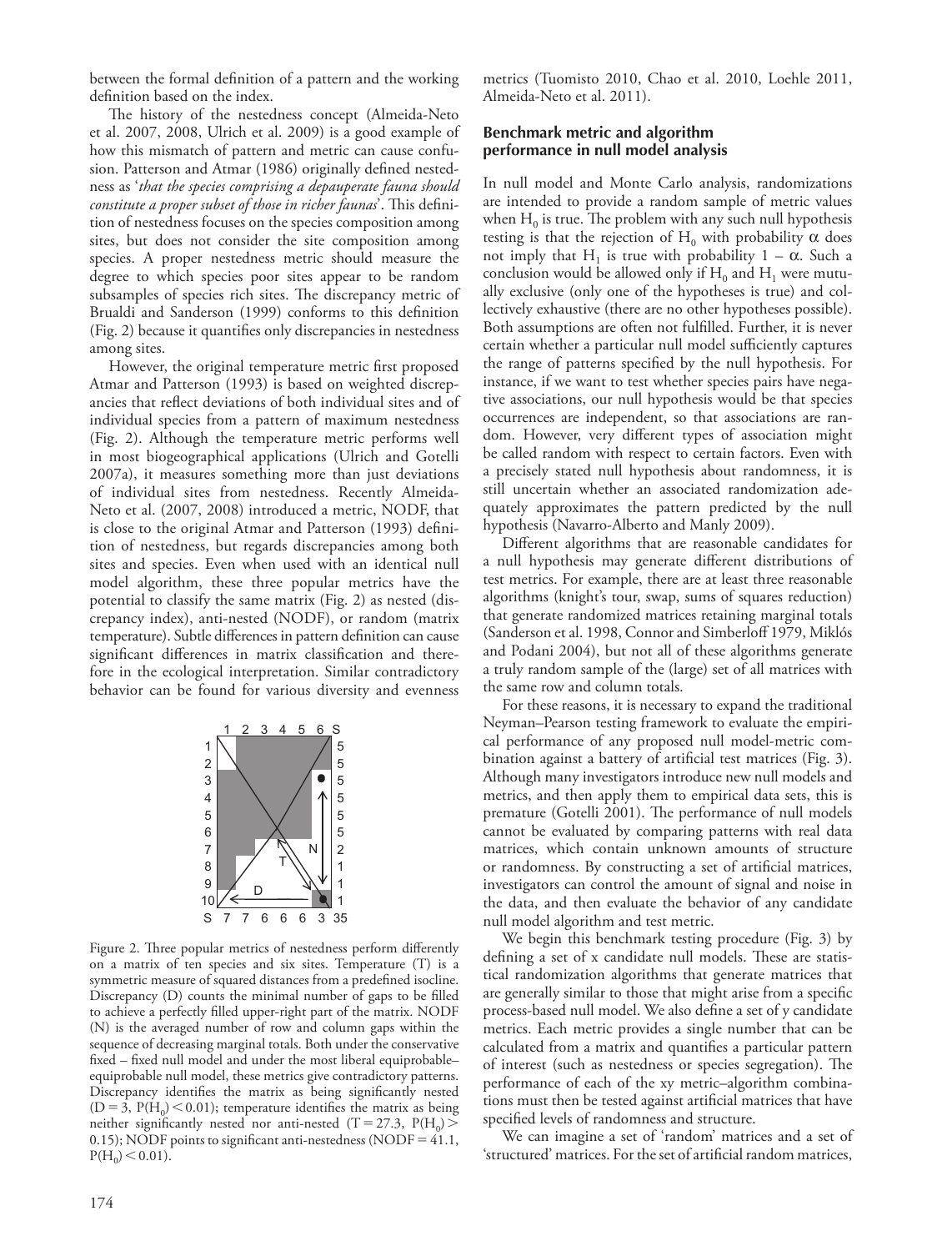

Figure 3. A conceptual model to illustrate the steps of standard null model testing and benchmark testing of proposed null models and metrics.

we want to quantify how frequently each matrix-algorithm combination rejects  $H_0$ . If this frequency is too high (by conventional standards,  $> 0.05$ ), we should avoid this combination because it is prone to type I errors (operationally defined as frequent rejection of  $H_0$  for the set of artificial random test matrices). For the set of artificial structured matrices, we also want to quantify how frequently each matrix–algorithm combination rejects  $H_0$ . If this frequency is too low, we should avoid this combination because it is prone to type II errors (operationally defined as infrequent rejection of  $H_0$  for a set of artificially structured test matrices).

How should these test matrices be generated? The artificial random matrices should exhibit properties that are associated with the null hypothesis. If the null hypothesis is that species interactions are not important, the algorithm should place species occurrences in sites independently of other species occurrences and at random. For example, in previous tests (Ulrich and Gotelli 2007a, b) we have used a log-normal distribution of species abundances and a random uniform distribution of species per site to generate random matrices that would be expected with neutral metacommunity dynamics (Hubbell 2001). We randomly varied the parameters in these statistical distributions within specified ranges, as well as the matrix dimensions and fill, to generate a heterogeneous suite of artificial random matrices. 'Random' is here defined by the neutrality assumption of species equivalence and a lack of ecological interactions. These matrices are all random with respect to species cooccurrences, but they also incorporate heterogeneity in species incidences (row totals) and numbers of species per site (column totals).

It is more challenging to construct artificially structured matrices for benchmark testing. The two strategies used have been to begin with a highly organized matrix, and randomly swap elements in the matrix rows to introduce increasing levels of noise and species independence (Gotelli et al. 1997, Gotelli 2000). Alternatively, one can begin with a random matrix and introduce one or a few species pairs with nonrandom structure (Ulrich and Gotelli 2007a, b). This kind of matrix tests whether the null model algorithm can successfully recover the embedded pattern, or whether the algorithm suffers from a 'dilution effect'. It also reveals how large an effect size is necessary for statistical detection.

This benchmark testing procedure is not fool-proof, and certainly the results depend on the ways in which the artificial random and structured matrices are generated. Even for models that pass this screening, some structured matrices may appear as random (Colwell and Winkler 1984), and some random matrices may cause the null hypothesis to be rejected (Ulrich 2004). If one could specify a particular process-based null model and estimate its parameters, then other kinds of tests may be more powerful and robust, and could be analyzed with more formal statistical methods. But in the absence of such information, the operational definitions of the frequency of type I and type II errors provide reasonable benchmark criteria for evaluating and comparing the performance of different null model algorithms (Fig. 3).

#### **Sample size effects in null model analysis**

 Most data sets for the analysis of metacommunity structure are of small or intermediate size. They contain rarely more than 100 species and/or 100 sites. The limit on the number of sites reflects the considerable time and labor that is needed for field ecologists to sample communities at multiple locations over reasonably large spatial scales. The limit on the number of species reflects the considerable taxonomic expertise needed to correctly identify field samples, and the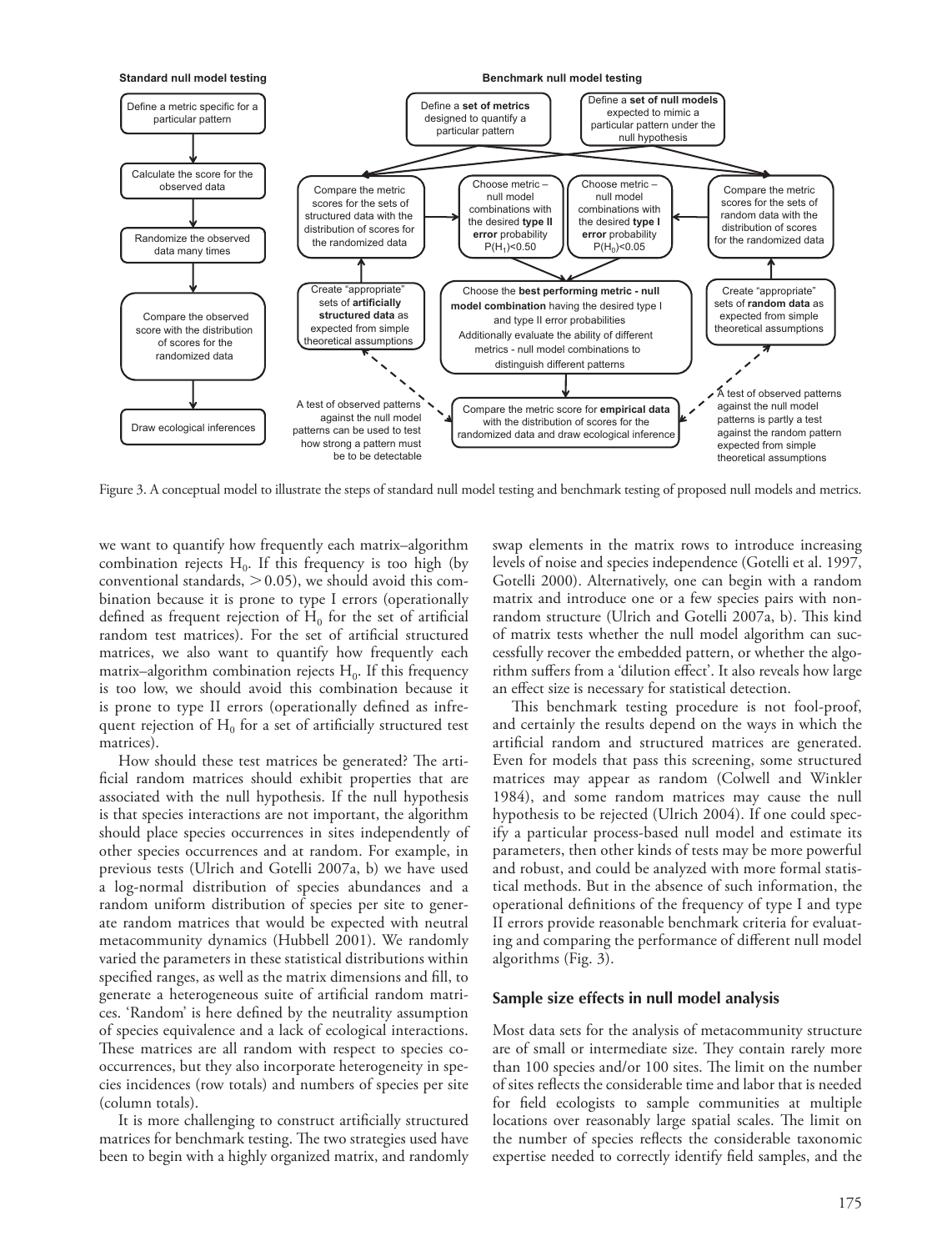conscious or unconscious decisions of collectors to limit their collecting to a particular guild, taxonomic group, or trophic level, rather than attempting a comprehensive survey of an entire food web.

These limitations are easily seen in the data sets that ecologists have laboriously accumulated over the past several decades. For instance only four matrices of the well-known compilation of Atmar and Patterson (1995) had more than 100 sites. However, the recent prominence of macroecological studies based on extensive data bases of gridded maps of terrestrial species occurrence (Rahbek et al. 2007, Keil and Hawkins 2009), as well as small- and large-scale studies of taxon-rich microbial diversity (cf. Green and Bohannan 2006) have led to a substantial increase in the size of data matrices.

 But null model analysis may not be well-suited to such large data sets. The general statistical problem is that with very large data sets, the null hypothesis will always be rejected unless the data were actually generated by the null model process itself. So, large data sets may often deviate significantly from null models in which row and column sums are fixed, regardless of whether species occurrences are random or not (Fayle and Manica 2010). This was not a problem in the early history of null model analysis, when ecologists worried that apparent patterns in relatively small data sets might reflect random processes.

 A related problem with large matrices is in the statistical analysis of pair-wise species associations. For instance, in a matrix of 50 species there are  $50 \times 49/2 = 1225$  distinct species pairs. If all pairs are independent of one another, we still expect with a 1% two-tailed test 12 'non-random' associations just by chance. Thus maximally 24 species (48%) might be involved in false positives. Having 500 species we have already 124750 pairs and 1248 'significant' pairs just by chance. Thus it is quite probable that each of the 500 species is at least one time engaged in a false positive pair. A simple frequentist null model analysis of pair-wise association is impossible; other methods, for instance Bayesian techniques (Gotelli and Ulrich 2010), are needed.

 Simple statistical analyses assume that data are randomly and independently sampled; community structure on isolated islands or habitat patches is regularly treated this way. But many macroecological data sets consist of gridded contiguous observations, and it is not clear that they should be analyzed as a set of random, independent samples. Null models that randomize occurrences within a matrix assume that occurrence probabilities are independent of sample position, so they ignore spatial autocorrelation in species occurrences. For example, null models that randomly place species occurrences in a grid of equiprobable cells will generate a uniform distribution of species richness values. But if the spatial coherence of species individual ranges is preserved in a simple 'spreading dye' null model (Jetz and Rahbek 2001), the distribution of species richness values exhibits a peak near the center of the map (the mid-domain effect; Colwell and Lees 2000), which is very different from a uniform distribution of richness across the domain. The mid-domain effect (MDE) proved to be a surprisingly controversial null model (Colwell et al. 2005). Among other things, critics objected to the random placement of ranges within a bounded range because real ranges reflect species interactions with the environment (Hawkins and Diniz-Filho 2002).

However, the MDE served as a very effective null model because it excluded geographical gradients in historical effects or contemporary climate and demonstrated that species richness gradients can arise entirely from simple geometric constraints (Colwell et al. 2004). These constraints are a realistic alternative to the implicit null hypothesis in many correlative studies where species have no dispersal constraints and can occur in any grid cell within a domain that has appropriate climatic conditions (Gotelli et al. 2009). More recent analyses have used the range cohesion effect embodied in MDE in stochastic models that also include environmental effects (Rahbek et al. 2007).

 For very large matrices, and for matrices sampled at large spatial scales, the homogeneity assumption cannot be justified and traditional null models should be applied with caution. Recently Navarro-Alberto and Manly (2009) showed that any difference either in occurrence probabilities of species across sites (non-uniform column degree distributions) or species (non-uniform row degree distributions) causes some degree of spatial autocorrelation. Null models that do not correct for autocorrelation may therefore too often point to non-randomness. To our knowledge, the effect of autocorrelation on matrix structure has not been studied systematically, although Ulrich (2004) demonstrated that a neutral model with limited spatial dispersal can generate binary presence–absence matrices that are statistically segregated. Autocorrelation in species occurrences should cause a tendency towards matrix compartments with regions of higher and lower fill. For large matrices, even very small degrees of autocorrelation will be identified as being significant (Burnham and Anderson 2002).

 A second type of autocorrelation is the repetition of submatrix patterns as shown in Fig. 4A. A uniform  $100 \times 10$ random matrix is not identified as being structured by the common C-score using the fixed  $-$  fixed null model. However, repeated juxtaposition of this matrix generates a  $100 \times 100$  matrix that appears highly structured and is identified as being significantly segregated. Repetition of structure might pose a problem in pseudoreplicated sampling designs (Hurlbert 1984) in which all contiguous sampling plots (or sites in a gridded macroecology map) are used to generate a matrix for pattern analysis.

 Autocorrelation poses particular problems in pattern interpretation. Many patterns, for instance patterns of co-occurrence and nestedness, are inevitably linked to nonrandom cell occupancies and are therefore a special case of autocorrelation. Autocorrelation due to matrix inhomogeneity and due to non-random species associations may be indistinguishable. The development of null models for large matrices that can accommodate a moderate amount of autocorrelation is needed. Such null models should incorporate information on environmental variables that influence occurrence probabilities (Peres-Neto et al. 2001). It might be that large heterogeneous matrices need explicit process based simulations to generate appropriate null distributions (Gotelli et al. 2009).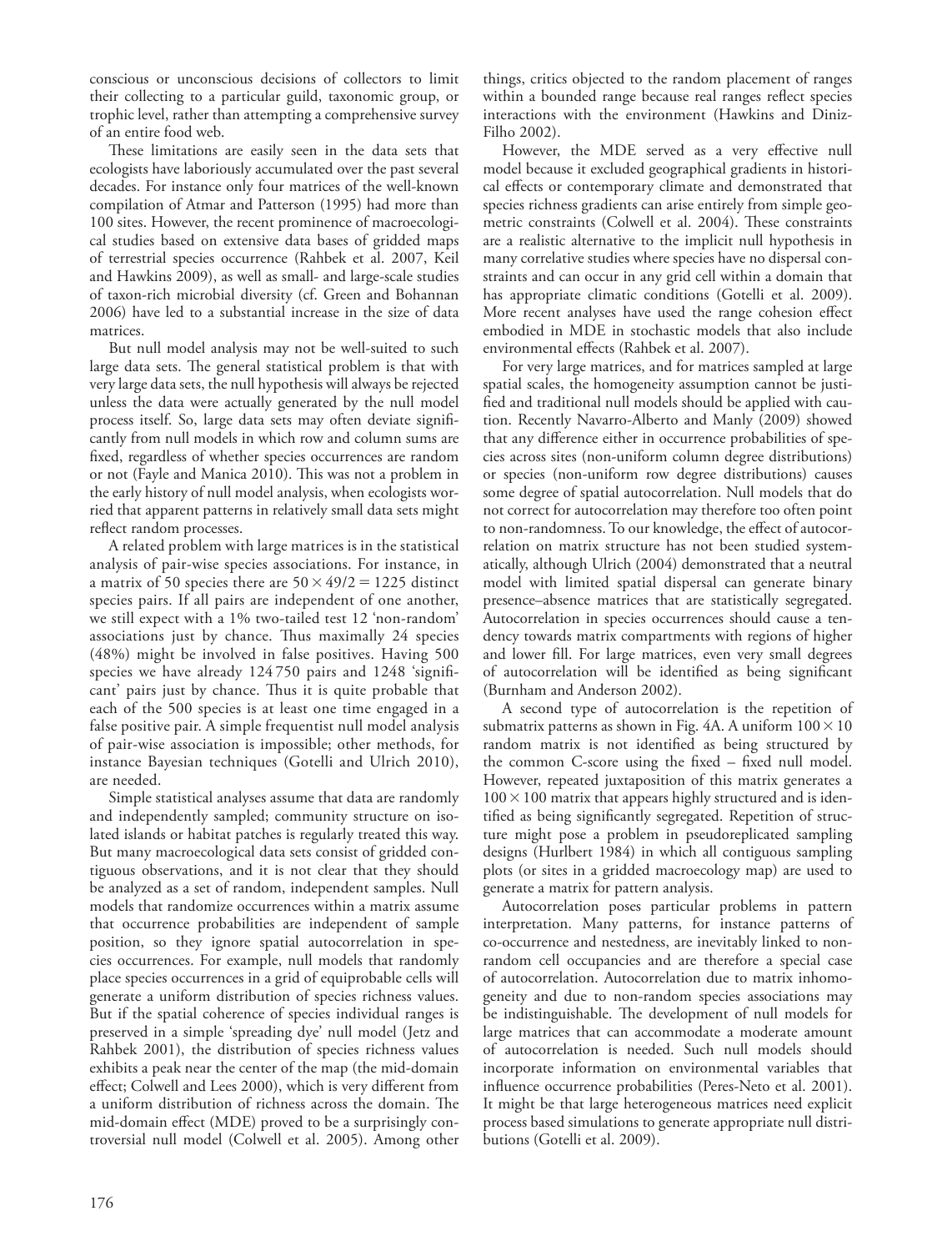

Figure 4. Four examples of matrices with seemingly contradictory patterns as detected by common metrics under the fixed-fixed null model (species occurrences are in grey; all  $P(H_0)$  < 0.001). (A) A presence-absence matrix of 20 species and five sites (sorted according to marginal totals) generated by a uniform random placement (the highlighted part) is not identified as being structured by the C-score (Stone and Roberts 1990) and the NODF nestedness metric (Almeida-Neto et al. 2008; fixed–fixed null model:  $P(H_0) > 0.3$ ). However, a 5  $\times$  replication and juxtaposition of this random matrix generated a  $20 \times 25$  matrix that was identified by the C-score as being highly segregated  $(P(H_0) \le 0.001)$  and by NODF as being highly anti-nested  $(P(H_0) \le 0.001)$ . (B) The herpetofauna of land bridge islands in the Sea of Cortez (Murphy 1983) is identified by temperature and discrepancy as being nested and by NODF as being antinested. (C) The Canary Island birds matrix (Bacallado 1976) appears to be segregated (C-score), nested (temperature) and as having turnover (correlation of occurrence ranks). (D) Bats along an elevation gradient (Atmar and Patterson 1995), are identified as being segregated (C-score), aggregated (nearest neighbor distance), nested (discrepancy), antinested (NODF, temperature), coherent (embedded absences), and as having turnover (correlation of occurrence ranks).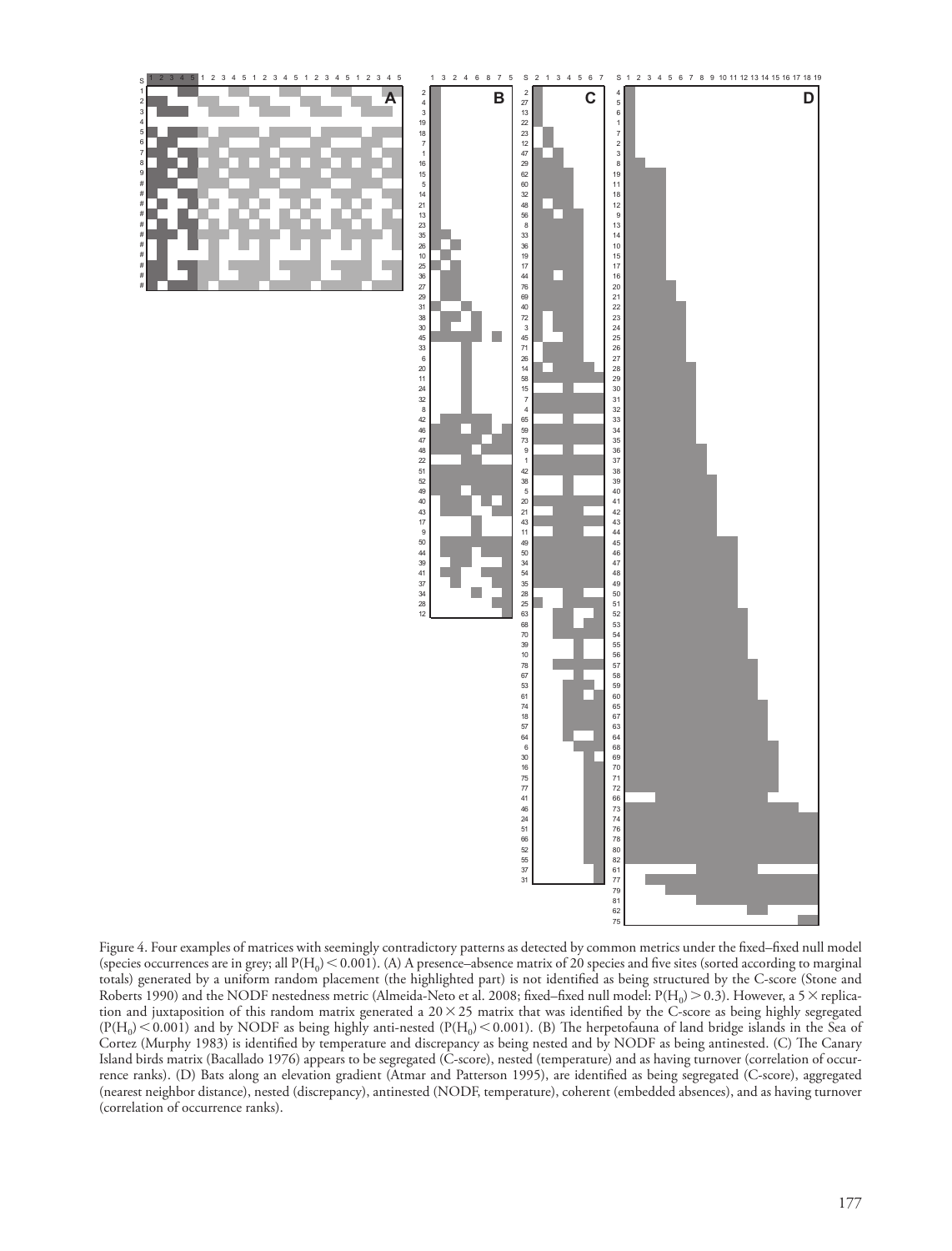#### **Matrix classification**

 Quantitative analysis of presence–absence matrices implies that we can position any matrix along a gradient encompassing different extremes of pattern, with random patterns occupying an intermediate position. For instance, metrics of nestedness define a gradient from nested to random to antinested (cf. Almeida-Neto et al. 2007 for the use of antinestedness). The C-score (Stone and Roberts 1990) and other metrics of species associations (cf. Leibold and Mikkelson 2002, Baselga 2010, Podani and Schmera 2011) define a gradient from species segregation to random patterns to species aggregation.

 Recently Presley et al. (2010) proposed a more elaborated classification that extended the widely-cited approach of Leibold and Mikkelson (2002) to metacommunity structure. The key argument of both papers is that metacommunities can be classified into several distinct categories based on the particular patterns exhibited in presence-absence matrices. Presley et al. (2010) start with the distinction between species segregation (checkerboardiness) and coherence (species aggregation) as representing aspects of community structure. Then they subdivide coherence into 12 different types of species aggregation.

 However, as noted early on by Stone and Roberts (1990), species segregation and species aggregation may be different sides of the same coin. Above a threshold matrix fill (which depends on the number of species in the matrix) any perfectly segregated (checkerboarded) presence – absences matrix can be rearranged to appear perfectly aggregated (cf. matrix **U** in Stone and Roberts 1990), simply by re-ordering the rows and the columns of the matrix. This re-ordering does not alter any of the underlying information on species occurrences in the matrix. In turn, any matrix that is strongly compartmentalized (that is having several clusters of nested species) can also be re-ordered to appear strongly segregated (checkerboarded). Any perfect checkerboarded matrix exhibits also strong species turnover (Stone and Roberts 1990), which is a change in composition across sites in a matrix that has been rearranged using ordination (reciprocal averaging) to achieve maximum turnover (Leibold and Mikkelson 2002). Indeed, turnover is always positively linked to species segregation, while it remains to be shown whether segregation necessarily implies turnover.

 To assess the scatter in matrix patterns we screened the compilations of biogeographic matrices of Atmar and Patterson (1995) and Ulrich and Gotelli (2010) for matrices with seemingly contradictory patterns. Of the 435 matrices, seven were simultaneously significantly segregated (C-score metric of Stone and Roberts 1990;  $P < 0.001$  as inferred from the null distributions of the fixed – fixed null model), aggregated (nearest neighbor distance test of Clark and Evans 1954 applied to a matrix ordinated by reciprocal averaging to maximize turnover), nested (discrepancy metric of Brualdi and Sanderson 1999), and exhibited turnover (measured by the coefficient of correlation of species occurrence ranks in the ordinate matrix; Ulrich and Gotelli unpubl.).

Figure 4B-D shows three typical examples of matrices with such a multiple structure. Figure 4B and 4C indicate that aggregation, segregation, turnover and coherence patterns arise in matrices with at least one compartment of higher fill and a high degree of spatial turnover. Figure 4D

is a typical example of a matrix that is simultaneously nested and exhibits turnover. Our screening also showed that larger matrices seem to be especially prone to exhibiting multiple structures that are detected by null model tests. Each of the seven multiple structure matrices had more than 1000 cells, which exceeds significantly (U-test,  $P < 0.001$ ) the average matrix size of the Atmar-Patterson and Ulrich-Gotelli data sets. These multiple structured matrices do not fit into any simple static classification scheme and may require a multivariate approach to pattern description (Podani and Schmera 2011).

 Surprisingly, as many as 40 matrices were detected by discrepancy and NODF as being significantly nested and anti-nested, respectively. Only one matrix was jointly identified by the three popular nestedness metrics (NODF, discrepancy, and temperature) as being nested. Eighteen matrices were jointly detected by the nearest neighbor distance and the Morisita index (advocated by Leibold and Mikkelson 2002 and Presley et al. 2010) as being aggregated (Ulrich and Gotelli unpubl.). All of these 18 matrices are identified by the C-score as being segregated and (with one exception) by the correlation-of-occurrence-ranks metrics as having significant turnover. These analyses suggest that the interplay of species segregation, aggregation, and turnover in real metacommunities may be too complex and interwoven to generate discrete patterns that can be organized into a simple static classification scheme.

Our examples also show how difficult it may be to define patterns implicitly via metrics (see also Almeida-Neto et al. 2007, 2008). Incongruence in the assessment of structure between metrics is frequently met in ecological analyses and must be considered when proposing new patterns and classification schemes. Imprecise definitions of patterns and ad hoc introductions of metrics and algorithms that have not been subject to benchmark screening and analysis can introduce more confusion than clarity (Gotelli 2001). Relating complex patterns in presence–absence matrices to explicit ecological mechanisms remains a difficult challenge.

#### **Going beyond presence – absence data**

 To date most biogeographic data sets only contain information on presences and absences that were obtained from floristic or faunistic surveys, and most null model tests use only the data contained within those matrices. However, additional information on both sites and species can be readily incorporated into null model analysis. For example, rather than assuming all sites of being equiprobable or fixing species richness per site, null models can place species on sites with probabilities determined by patch area (Connor et al. 2000, Jenkins 2006) or habitat suitability (Peres-Neto et al. 2001). Similarly, colonization potential of species can be estimated independent of occurrence by using estimates of body size, population size, or biomass (Gotelli et al. 2010). It is somewhat surprising how little extra biological information has so far been incorporated into null model analysis. Benchmark testing of null models that incorporate additional information can be challenging. However, a systematic comparison of model results with and without particular factors included can be very informative. Null models that incorporate independent information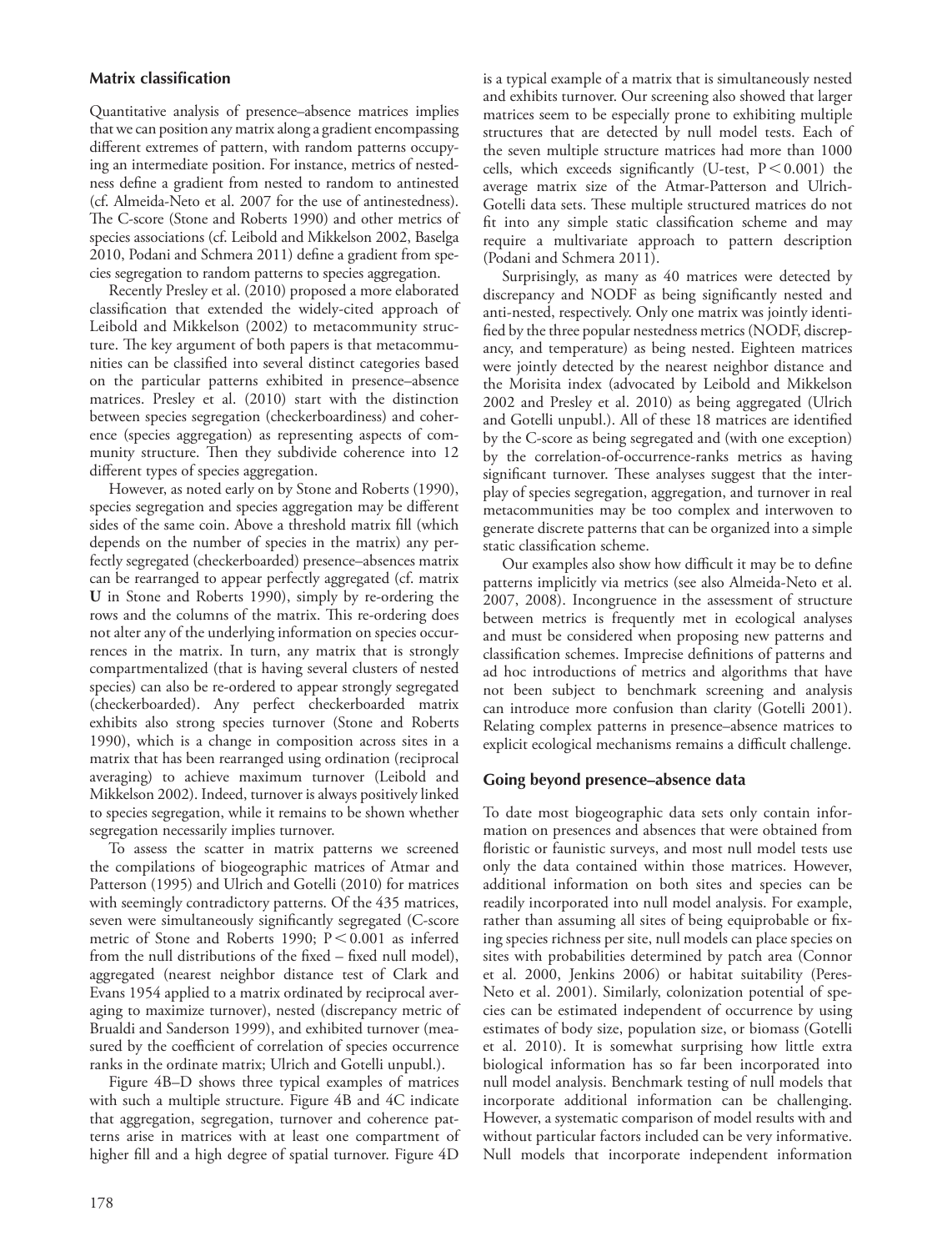occupy a worthwhile middle ground on the spectrum from standard randomizations tests (Manly 2009) to patternoriented modeling (Grimm et al. 2005) of detailed mechanistic processes (Gotelli et al. 2009).

 Moreover, ecologists are starting to generate quantitative data matrices based on counts or estimates of abundance, biomass, or percent cover of each species. Abundance based matrices potentially contain more information on species associations than presence-absence matrices and might be better suited to infer patterns of matrix structure and the underlying processes that generate these patterns (Ulrich and Gotelli 2010, Almeida-Neto and Ulrich 2010). Abundance data might be particularly helpful to resolve questions connected to the long-lasting debate about the existence and importance of ecological assembly rules (Diamond 1975, Hubbell 2001).

 Recently, Ulrich and Gotelli (2010) and Almeida-Neto and Ulrich (2010) developed and tested metrics and null model algorithms for the study of species associations and nestedness in abundance matrices. Both papers also highlighted three potential challenges in the use of these matrices. First, abundance matrices are based on counts of individuals, not species. Thus familiar metrics of nestedness, species segregation, or species turnover need precise redefinitions and new metrics that incorporate information from abundance. The subtle differences in pattern definition between presence – absence and abundance data should be taken into account when comparing patterns across matrix types. Second, abundance matrices allow for a much wider scope of potential randomization algorithms to obtain null distributions (reviewed by Ulrich and Gotelli 2010). Third, it is not yet clear how to incorporate underlying population-level processes, such as density-dependence, migration, and especially aggregation, which can potentially affect patterns in abundance matrices. More research and data collection is needed for the analysis of abundance matrices.

Acknowledgements - We thank P. Guimarães and J. A. F. Diniz-Filho for comments that improved early versions of this manuscript. WU was in part supported by grants from the Polish Science Committee (KBN 3 P04F 03422 and KBN 2 P04F 039 29). NJG acknowledges support from grants NSF DEB-0541936 and DOE DE-FG02-08ER64510.

### **References**

- Akaike, H. 1973. Information theory and an extension of the maximum likelihood principle. – In: Petrov, B. N. and Csaki, F. (eds), Proc. 2nd Int. Symp. on Information Theory. Akadémia Kiadó, Budapest, pp. 267-281.
- Almeida-Neto, M. and Ulrich, W. 2010. A straightforward computational approach for measuring nestedness using quantitative matrices. - Environ. Modell. Softw. 26: 173-178.
- Almeida-Neto, M. et al. 2007. On nestedness analyses: rethinking matrix temperature and anti-nestedness. – Oikos 116: 716 – 722.
- Almeida-Neto, M. et al. 2008. A consistent metric for nestedness analysis in ecological systems: reconciling concept and quantification. – Oikos 117: 1227–1239.
- Almeida-Neto, M. et al. 2011. Rethinking the relationship between nestedness and beta-diversity: a comment on Baselga (2010). – Global Ecol. Biogeogr. 19: 134 – 143.
- Anderson, D. R. 2008. Model based inference in the life sciences. – Springer.
- Atmar, W. and Patterson, B. D. 1993. The measure of order and disorder in the distribution of species in fragmented habitat. – Oecologia 96: 373 – 382.
- Atmar, W. and Patterson, B. D. 1995. The nestedness temperature calculator: a Visual Basic program, including 294 presence – absence matrices. – AICS Res., Univ. Park, NM and Field Museum, Chicago <http://aics-research.com/nestedness/ tempcalc.html>.
- Bacallado, J. J. 1976. Notas sobre la distribucion y evolucion de la avifauna Canaria. – In: Kunkel, G. (ed.), Biogeography and ecology in the Canary Islands. Junk, pp. 413-431.
- Baselga, A. 2010. Partitioning the turnover and nestedness components of beta diversity. – Global Ecol. Biogeogr. 19: 134–143.
- Brualdi, R. A. and Sanderson, J. G. 1999. Nested species subsets, gaps, and discrepancy. - Oecologia 119: 256-264.
- Burnham, K. P. and Anderson, D. R. 2002. Model selection and multimodel inference: a practical information-theoretic approach, 2nd ed. – Springer.
- Chao, A. et al. 2010. Phylogenetic diversity measures based on Hill numbers. – Phil. Trans. R. Soc. B 365: 3599 – 3609.
- Clark, P. J. and Evans, F. C. 1954. Distance to nearest neighbour as a measure of spatial relationships in populations. – Ecology 35: 445 – 453.
- Colwell, R. K. and Winkler, D. W. 1984. A null model for null models in biogeography. – In: Strong, D. et al. (eds), Ecological communities: conceptual issues and the evidence. Princeton Univ. Press, pp. 344-359.
- Colwell, R. K. and Lees, D. C. 2000. The mid-domain effect: geometric constraints on the geography of species richness. - Trends Ecol. Evol. 15: 70-76.
- Colwell, R. K. et al. 2004. The mid-domain effect and species richness patterns: what have we learned so far? – Am. Nat. 163: E1-E23.
- Colwell, R. K. et al. 2005. The mid-domain effect: there's a baby in the bathwater.  $-$  Am. Nat. 166: E149-E154.
- Connor, E. H. and Simberloff, D. 1979. The assembly of species communities: chance or competition? – Ecology 60: 1132–1140.
- Connor, E. F. et al. 2000. Individuals-area relationships: the relationship between animal population density and area. – Ecology 81: 734 – 748.
- Diamond, J. M. 1975. Assembly of species communities. In: Cody, M. L. and Diamond, J. M. (eds), Ecology and evolution of communities. Harvard Univ. Press, pp. 342-444.
- Diamond, J. M. and Gilpin, M. E. 1982. Examination of the 'null' model of Connor and Simberloff for species co-occurrences on islands. – Oecologia 52:  $64-74$ .
- Efron, B. 2005. Bayesians, frequentists, and scientists. J. Am. Stat. Ass. 100: 1-5.
- Fayle, T. M. and Manica, A. 2010. Reducing over-reporting of deterministic co-occurrence patterns in biotic communities. – Ecol. Modell. 221: 2237 – 2242.
- Gotelli, N. J. 2000. Null model analysis of species co-occurrence patterns. - Ecology 81: 2606-2621.
- Gotelli, N. J. 2001. Research frontiers in null model analysis. – Global. Ecol. Biogeogr. 10: 337 – 343.
- Gotelli, N. J. and Graves, G. R. 1996. Null models in ecology. – Smithsonian Inst. Press.
- Gotelli, N. J. and McCabe, D. J. 2002. Species co-occurrence: a meta-analysis of J. M. Diamond's assembly rules model.  $-$  Ecology 83: 2091–2096.
- Gotelli, N. J. and McGill, B. J. 2006. Null versus neutral models: what's the difference?  $-$  Ecography 29: 793–800.
- Gotelli, N. J. and Ulrich, W. 2010. The empirical Bayes distribution as a tool to identify non-random species associations. – Oecologia 162: 463 – 477.